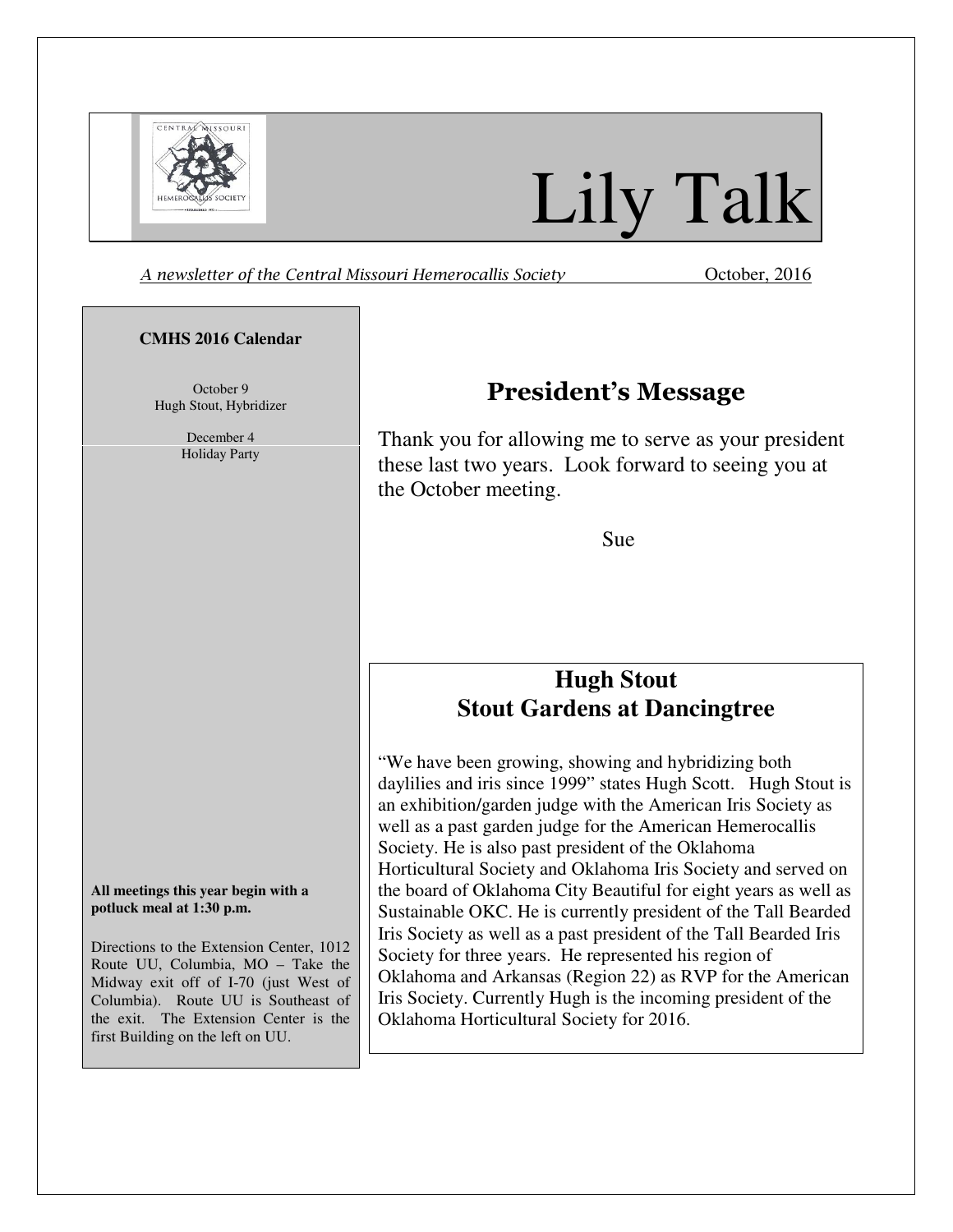#### **Fall Plant Sale Report by CMHS Treasurer, Carol Schultz**

The fall daylily sale was successful overall, despite the heat and the slowness of the market that other vendors mentioned. Thanks to all of you who contributed to the success of the sale by contributing plants, helping at the sale, and helping publicize the sale. The public relations effort and introducing people to our beautiful daylilies seem just as important as the profit on the sales. We gained one new family membership at the picnic and several members who are not able to attend many meetings dropped by the Farmer's Market booth to pay their dues.

Members' Picnic

|                |          | <b>UNIULE CIONINU</b> |         |  |
|----------------|----------|-----------------------|---------|--|
| Gross receipts | \$297.00 | Expenses              |         |  |
|                |          | Shelter rent          | \$45.00 |  |
|                |          | Hospitality.          | \$14.20 |  |
|                |          | Total expenses        | \$59.20 |  |
| Net income     | \$237.80 |                       |         |  |

|            |          | --------       |         |
|------------|----------|----------------|---------|
|            |          | Total expenses | \$59.20 |
| Net income | \$237.80 |                |         |
|            |          |                |         |
|            |          |                |         |

|                |           | I ANNGIS IVIAINGLUAIGS |            |
|----------------|-----------|------------------------|------------|
| Gross receipts |           | Expenses               |            |
| <b>CFM</b>     | \$1008.00 | <b>Tables</b>          | \$35.95    |
| <b>BCFM</b>    | \$255.00  | Tent supplies          | \$12.06    |
|                |           | CFM rent.              | \$75.00    |
|                |           | Tribune ad             | \$62.10    |
|                |           | Square fee             | 1.84<br>\$ |
| Total receipts | \$1263.00 | Total expenses         | \$186.95   |
|                |           |                        |            |
| Net income     | \$1076.05 |                        |            |

#### Farmers' Market Sales

A real shout out and thank you to member Joan Goodwin who created a "boosted add" for our Facebook Page. She reported that the ad garnered 342 likes, 112 people shared the add giving it even more exposure and there were 21 new likes to our Facebook page. She posted pictures of the flowers people reported they were digging to bring, adding to the anticipation for the sale.

### **Minutes from CMHS Meeting, June 12, 2016**

President Sue McConnell presided over the meeting.

Sue asked for any corrections or additions to the previous minutes and Treasurer's Report. The previous meeting minutes and treasurer's report were accepted as published.

### **Old Business**

The issue of our club holding a regional meeting was again brought to the attention of the group. Carol Schultz moved and Patti Waterman seconded a motion that CMHS co-host the 2019 Region 11 convention with the Ozark Daylily Society (Springfield). During the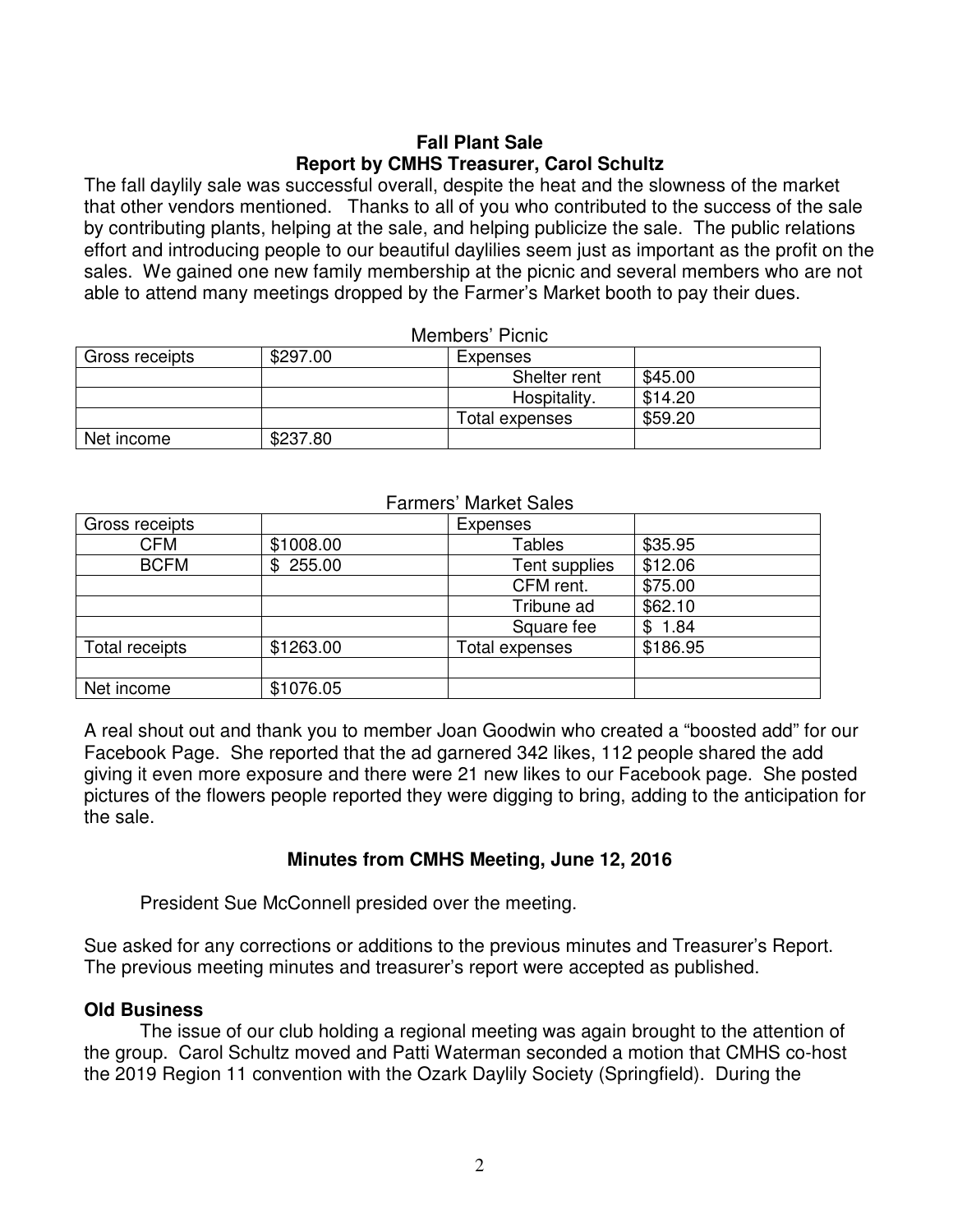discussion on the motion, several issues were raised. The motion was withdrawn by the maker and seconder.

Carol Schultz moved and Karen Blackmore seconded a motion the CMHS begin negotiations with the Ozark Daylily Society about terms and conditions that would give CMHS co-host status for the 2019 Summer Regional meeting. Specific agreement on budget, financial agreements and an agreement on division of profits (if any) should be discussed. The motion carried. Carol Schultz agreed to contact the Ozark Daylily Society President to begin the negotiations.

#### **New Business**

Jessie Emmons reminded everyone about the Daylily Show at the State Fair in August.

#### **Committee Reports**

#### **Fall Plant Sale & Picnic**

Karen Blackmore is organizing the Fall Plant Sale and Picnic, Friday, August 26 and Saturday, August 27. It will be both at the Columbia Farmer's Market and the Boone County Farmer's Market. Tables would be rented from Lindsey Rentals. She has tag labels that are to be placed on the roots. Karen Blackmore stated that Sue McConnell has extra blank tag labels.

#### **Daylily Drawings for June**

\$100 Carol Schultz \$50 Charlene Larkin

### **Program: Preparing for the Flower Show**

Alice Havard reported on the progress on the Daylily Flower Show to be held on Saturday, July 9 at the Columbia Library. The title of the show is "Daylily Denizens" in reference to deer and other creatures that affect daylilies. She confirmed volunteer assignments to cover all aspects of the show. Tags and labels for the Show are available at Sue McConnell's house.

Alice provided the program on the Design categories for the Show showing examples of the back drops available and the components of each category.

Meeting was adjourned, The next meeting will be on Sunday, October 9, 2016.

Respectfully submitted,

Carol Schultz, Treasurer

#### Treasurer's Report 5/1/2016 to 8/30/2016

| Date      | Num Description            | Memo            | <b>Amount</b> |
|-----------|----------------------------|-----------------|---------------|
| 4/30/2016 | <b>BALANCE</b>             |                 | \$1,396.      |
|           | 4/29/2016 EFT Bank Charges | Paper Statement |               |

 $$1,396.64$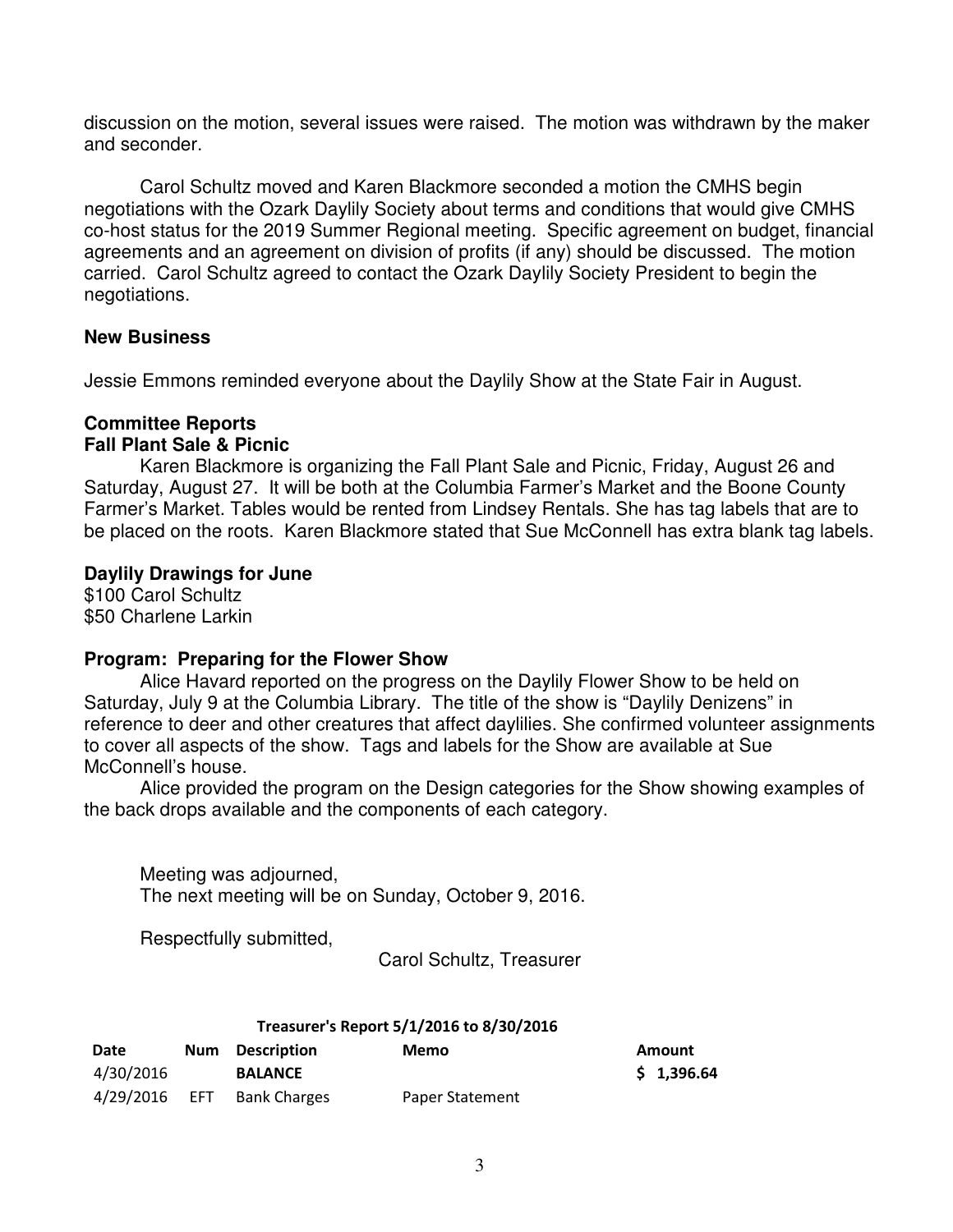|              |            |                                          |                                | (3.00)     |
|--------------|------------|------------------------------------------|--------------------------------|------------|
| 5/14/2016    | 1172       | Columbia FM                              | Space rental                   | (75.00)    |
| 5/16/2016    | <b>DEP</b> | <b>Sales</b>                             | <b>Spring Sale</b>             | 896.00     |
| 5/16/2016    | <b>DEP</b> | Square Dep                               | <b>Spring Sale</b>             | 119.62     |
| 5/31/2016    | <b>EFT</b> | CBBC                                     | Paper Statement                | (3.00)     |
|              |            |                                          | Labels for show                |            |
| 6/4/2016     | 1173       | Sue McConnell                            |                                | (59.60)    |
| 6/21/2016    | 1174       | Patti Waterman                           | Daylily \$100 winner           | (100.00)   |
| 6/21/2016    | 1175       | Debbie Nix                               | Hospitality                    | (3.72)     |
| 6/21/2016    | 1176       | Charlene Larkin                          | Lindsey Rental                 | (23.41)    |
| 6/30/2016    | <b>EFT</b> | <b>Bank Charges</b>                      | Paper statement                | (3.00)     |
| 7/9/2016     | 1177       | Olin Frazier                             | Mileage - judge                | (131.00)   |
| 7/9/2016     | 1178       | Marilyn Greenlee                         | Mileage - Judge                | (131.00)   |
| 7/9/2016     | 1179       | Dennis Calbreath                         | Mileage - judge                | (183.00)   |
| 7/9/2016     | 1180       | Lois Hart                                | Mileage - judge                | (150.00)   |
| 7/9/2016     | 1181       | Olive Garden                             | <b>Judges Meals</b>            | (123.10)   |
| 7/12/2016    | 1182       | Charlene Larkin                          | Tribune Ad                     | (40.00)    |
| 7/12/2016    | 1183       | Carol Schultz                            | \$100 winner                   | (100.00)   |
| 7/12/2016    | 1184       | L Cernohlavek                            | Win Sections 4 & 5             | (50.00)    |
| 7/12/2016    | 1185       | Leemer Cernohlavek                       | Photography supplies           | (16.37)    |
| 7/12/2016    | 1186       | Jessee Emmons                            | <b>Winner Section 7</b>        | (25.00)    |
| 7/15/2016    | 1187       | Charlene Larkin                          | <b>Winner Section 2</b>        | (25.00)    |
| 7/15/2016    | 1188       | Dan Judy                                 | Sec 3 Winner                   | (25.00)    |
| 7/15/2016    | 1189       | Karen Blackmore                          | Div 4 Sec 1 Winner             | (25.00)    |
| 7/15/2016    | <b>DEP</b> | Memberships                              | Memberships                    | 13.00      |
| 7/29/2016    | <b>EFT</b> | CBBC                                     | Paper statement                | (3.00)     |
| 8/10/2016    | 1190       | AHS                                      | <b>B Brazos Memorial</b>       | (25.00)    |
| 8/26/2016    | 1191       | Cash                                     | Cash for sale                  | (300.00)   |
| 8/26/2016    | 1192       | Columbia FM                              | Space rent                     | (75.00)    |
| 8/26/2016    | <b>DEP</b> | Memberships                              | Memberships                    | 8.00       |
| 8/28/2016    | 1193       | Debbie Nix                               | Hospitality                    | (14.20)    |
| 8/28/2016    | 1194       | AHS                                      | Membership                     | (15.00)    |
| 8/28/2016    | 1195       | Charlene Larkin                          | Supplies (tables, tent stakes) | (54.26)    |
| 8/29/2016    | <b>DEP</b> | Sales                                    | <b>Fall Sale</b>               | 1,780.00   |
| 8/29/2016    | <b>DEP</b> | Square Dep                               | <b>Fall Sale</b>               | 100.16     |
| 8/31/2016    | <b>EFT</b> | CBBC                                     | Paper Statement                | (3.00)     |
| 8/31/2016    |            | <b>BALANCE</b>                           |                                | \$2,515.32 |
|              |            |                                          |                                |            |
|              |            | Certificate of Deposit (matures 9/14/17) |                                | 5,060.37   |
| <b>TOTAL</b> |            |                                          |                                | \$7,575.69 |